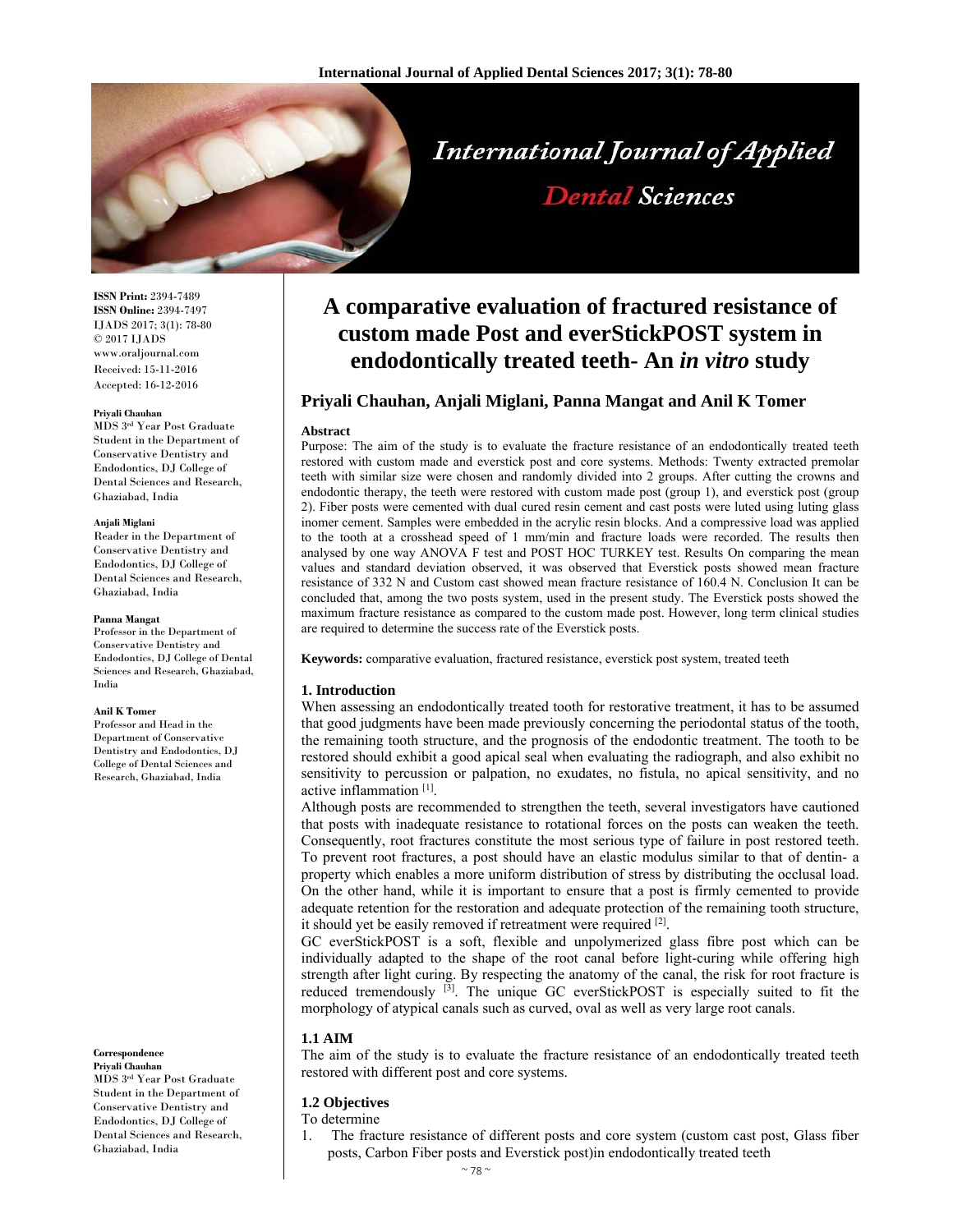2. Mode of failure of different post and core system (custom cast post, Glass fiber posts, Carbon Fiber posts and Everstick post)in endodontically treated teeth

#### **2. Material and Method**

Forty freshly extracted single rooted premolar were selected for the study. The teeth were decoronated 2mm coronal to the proximal cementoenamel-junction using a diamond disc. (Figure 1)



**Fig 1:** The teeth were decoronated at the cement enamel-junction using a diamond disc

Access opening is done. The canal was prepared by crown down technique using rotary protaper (Dentsply, Mallifer).till F2protaper. A radiograph of each specimen was taken to confirm satisfactory obturation of the canal

Following the post space preparations the canal was irrigated with saline solution and dried with paper points (Denstply, Mallifer).

All the specimens (20 samples) were then being divided into groups of 10 samples each.

- a. Group 1: Custom cast post
- b. Group 2 : Everstick post

**Group 1:-** Wax pattern is prepared for all the samples. Wax pattern were invested and castings were obtained. Luting glass ionomer cement as mixed according to manufacturer's instructions, applied to the prepared canal with lentulospiral and applied to the custom made post. The posts were then seated in the canals under finger pressure. Once set excess cement was removed with a sharp hand instrument (Figure 2)



**Fig 2:** wax pattern

**Group 2:-** Selfcem self-adhesive dual cure cement is applied on the wall of the canals and everstick post is adapted to the canal walls and it is cured for 40 seconds. Composite core build is done (Figure 3)



**Fig 3:** everstick post

All the samples are embedded in the acrylic resin blocks by using a mold that provided a flat surface

A device was designed that allowed loading of the tooth at an angle of 90 degree to its long axis. Then the specimens were mounted on the lower plate of the universal testing machine and a compressive loading was applied vertically to the coronal surfaces of the roots at a crosshead speed of 1mm/min until fracture occurred. The load at which failure has occurred was recorded and expressed in Newton. The results were then analysed by one- way ANOVA F test and post HOC Turkey test.

#### **3. Result**

**Table 1:** Mean and standard deviation values

| <b>Groups</b>          | Mean  | <b>Standard Deviation</b> |
|------------------------|-------|---------------------------|
| Custom Made Fiber Post | 160.4 | 6.71                      |
| EverStickPOST          | 332   | 36 42                     |

There was statistically significant difference between 1 and 2 (mean diff  $171.60$ ,  $p=0.001$  On comparing the mean values and standard deviation observed in Table 1, it was observed that Everstick posts ( 332N) showed maximum fracture resistance and Custom cast( 160.4 N ) showed least resistance to fracture.

The mode of failure was also observed. Failure mode for each specimen as categorized to 2 typical types of failures – favourable type above the CEJ which has easy possibility to repair (portion of the core fractured or failure occurred at coretooth interface) (figure 5) and unfavourable type below the CEJ (vertical root fracture) with difficult chance to repair (figure 4)



**Fig 4:** unfavorable fracture